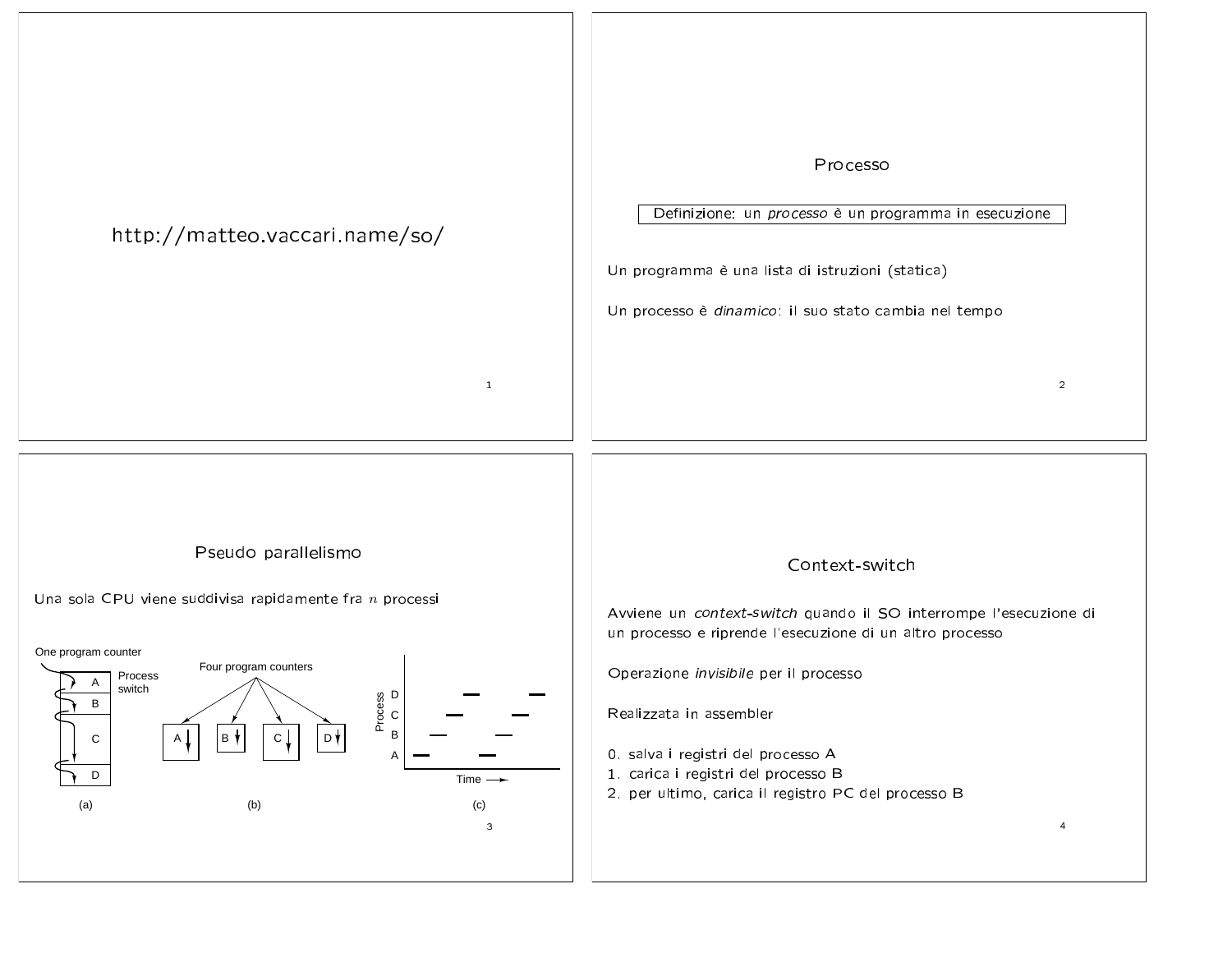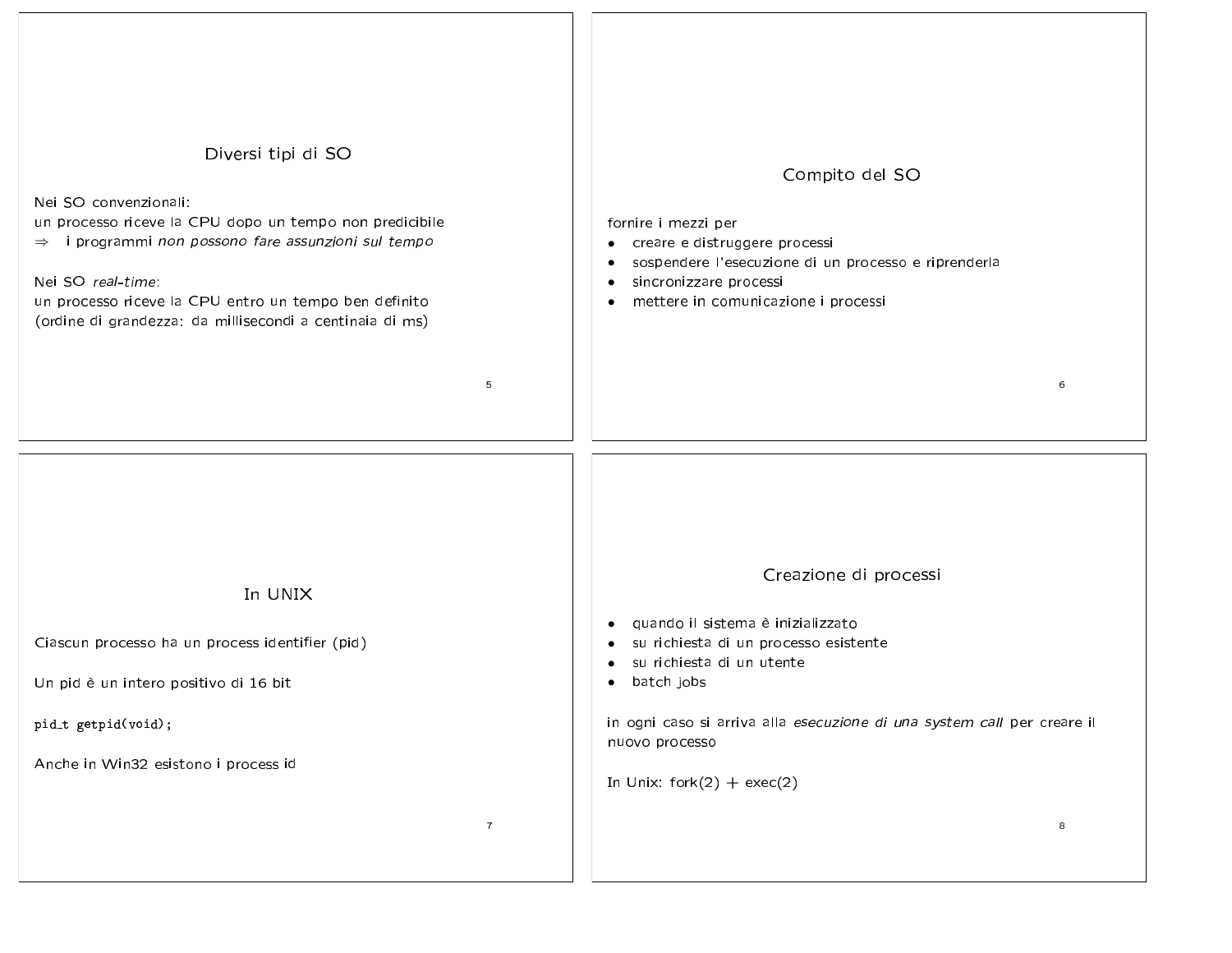pid\_t fork(void); crea una copia identica del processo corrente int execv(const char \*path, char \*const  $argv[]$ ); unica differenza fra i due processi: The exec family of functions replaces the current process image with • hanno pid diverso a new process image - manuale di exec(2) · il valore restituito da fork è diverso  $pid_t$  pid = fork();  $pid_t$  pid = fork(); if  $(-1 == pid) { /* error! * }$ if  $(-1 == pid)$  { if  $(0 == pid)$  {  $\frac{1}{2}$  errore! // processo figlio char \*argv[] = { "/bin/1s", "-1", NULL };  $\mathbf{r}$ if  $(0 == pid) { }$  $execv("/bin/ls", argv);$ // processo figlio; usa getpid(2) per avere il pid // se siamo qui la execv ha fallito! } else { } else { // processo genitore // processo genitore; "pid" contiene il pid del figlio  $\mathbf{r}$  $\mathbf{r}$  $\alpha$  $10<sup>°</sup>$ Terminazione di processi Terminazione • terminazione normale (volontaria) per errore: (qualsiasi numero  $!= 0$ ) normale: • terminazione per errore (volontaria) main  $() \{$ main  $() \{$ · fatal error (non volontario) • uccisione da parte di un altro processo (non volontaria) return 0; return 1;  $\mathcal{F}$  $\mathcal{F}$ Unix: oppure: oppure: void exit(int status); void  $f() \{$ void  $f() \{$ system call; termina il processo corrente  $ext(0)$ :  $ext(1)$ ; void exit(int status);  $\mathcal{F}$  $\mathbf{L}$ libreria C; chiama \_exit(2) main  $() \{$ main  $() f$  $f()$ ;  $f()$ ; int kill(pid\_t pid, int sig);  $\mathcal{F}$  $\mathcal{F}$ system call; manda un "segnale" a un processo 11  $12 \overline{ }$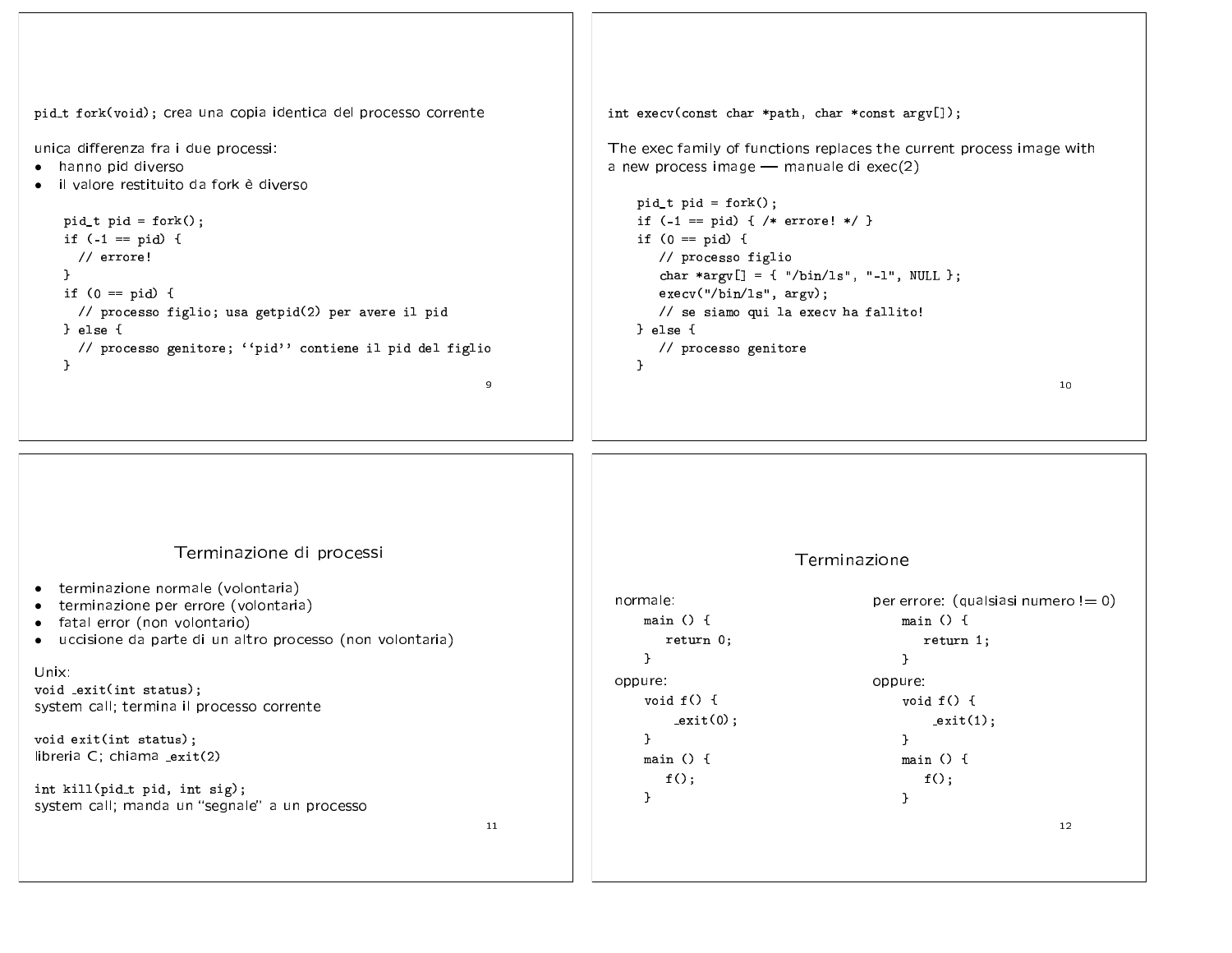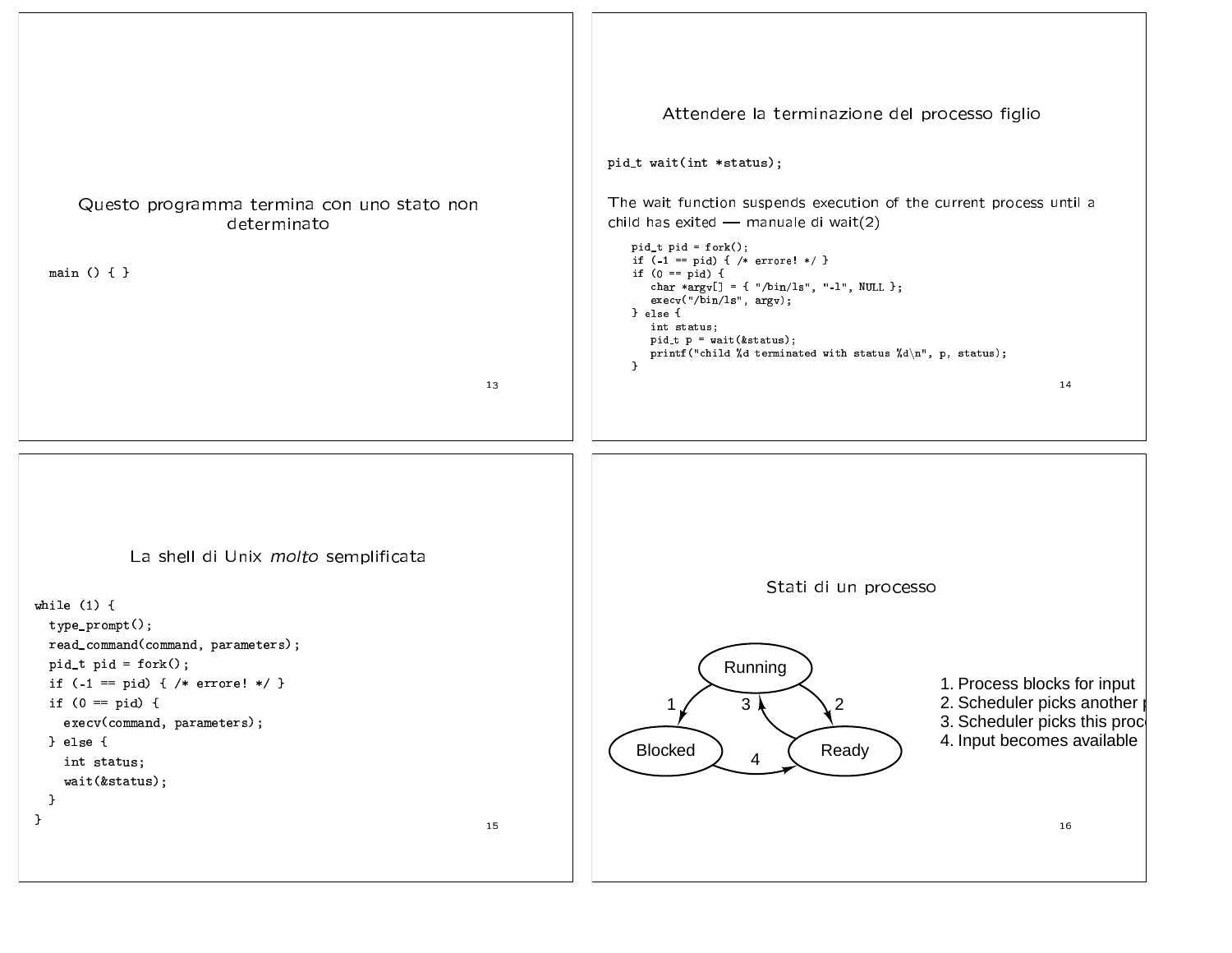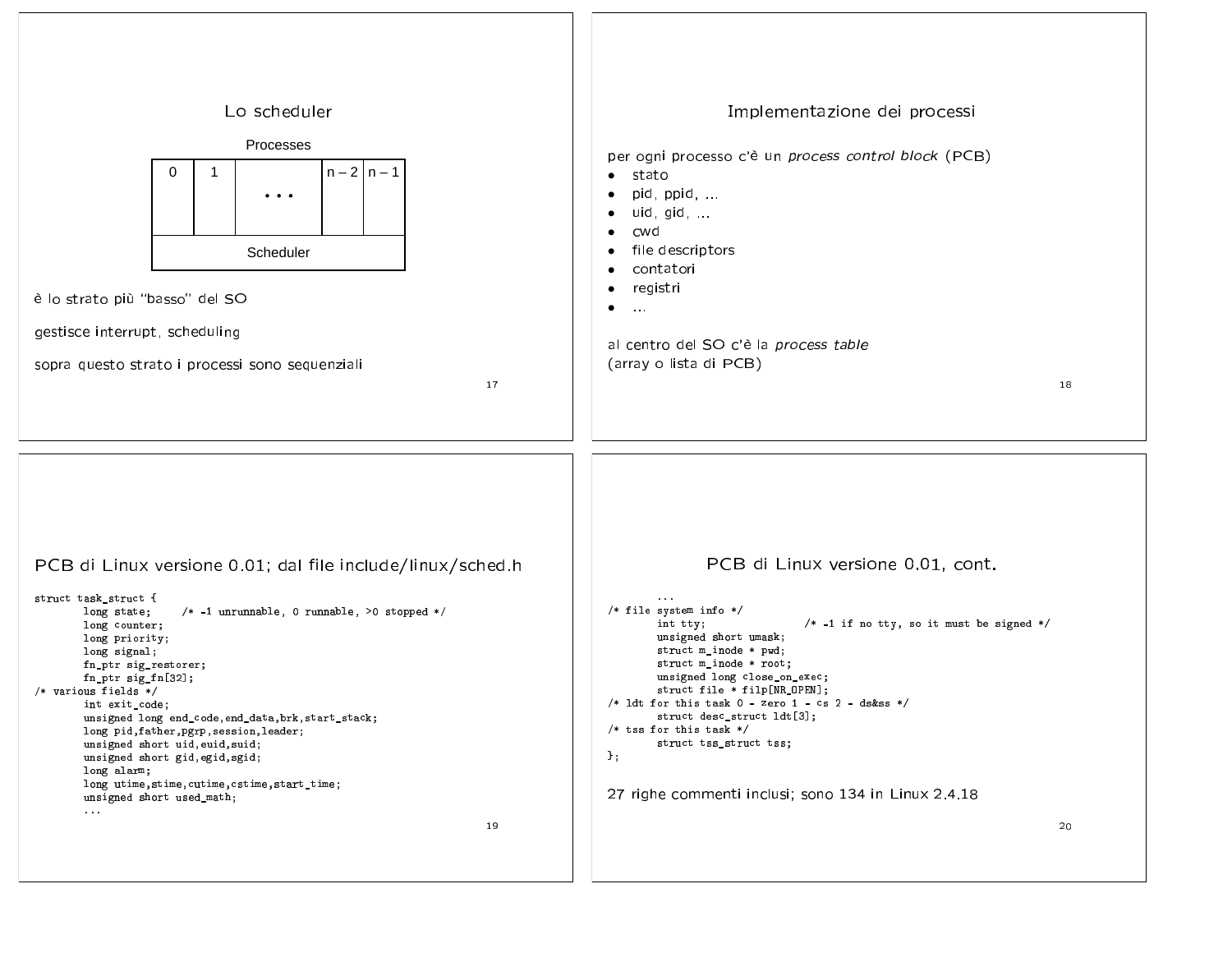| Altra definizione di processo<br>Un processo è<br>un filo di esecuzione (thread)<br>e una collezione di risorse<br>- uno spazio di indirizzamento (memoria)<br>$-$ file aperti<br>$\sim$ $\sim$ $\sim$ | Gerarchie di processi<br>Un processo crea un altro processo che crea altri processi<br>formano una gerarchia<br>in molti SO esiste un legame fra processo genitore e figlio<br>in Unix il figlio eredita tutti i file descriptor del genitore |
|--------------------------------------------------------------------------------------------------------------------------------------------------------------------------------------------------------|-----------------------------------------------------------------------------------------------------------------------------------------------------------------------------------------------------------------------------------------------|
| 21                                                                                                                                                                                                     | 22                                                                                                                                                                                                                                            |
|                                                                                                                                                                                                        |                                                                                                                                                                                                                                               |
| Gerarchie di processi in UNIX, cont.                                                                                                                                                                   | Lo scopo dei process groups                                                                                                                                                                                                                   |
| pid_t getppid(void)<br>restituisce il pid del processo genitore<br>I processi sono raggruppati in process groups                                                                                       | Process groups are used for distribution of signals, [] These calls<br>are thus used by programs such as $csh(1)$ to create process groups in<br>implementing job control.<br>- manuale di getpgrp(2)                                         |
| pid_t getpgrp(void)<br>restituisce il process group id                                                                                                                                                 | in poche parole: servono per mandare un segnale a un insieme di<br>processi                                                                                                                                                                   |
| int setpgid(pid_t pid, pid_t pgid) cambia il process group del pro-<br>cesso pid                                                                                                                       | sono usati dalla shell per controllare una pipeline                                                                                                                                                                                           |
| 23                                                                                                                                                                                                     | 24                                                                                                                                                                                                                                            |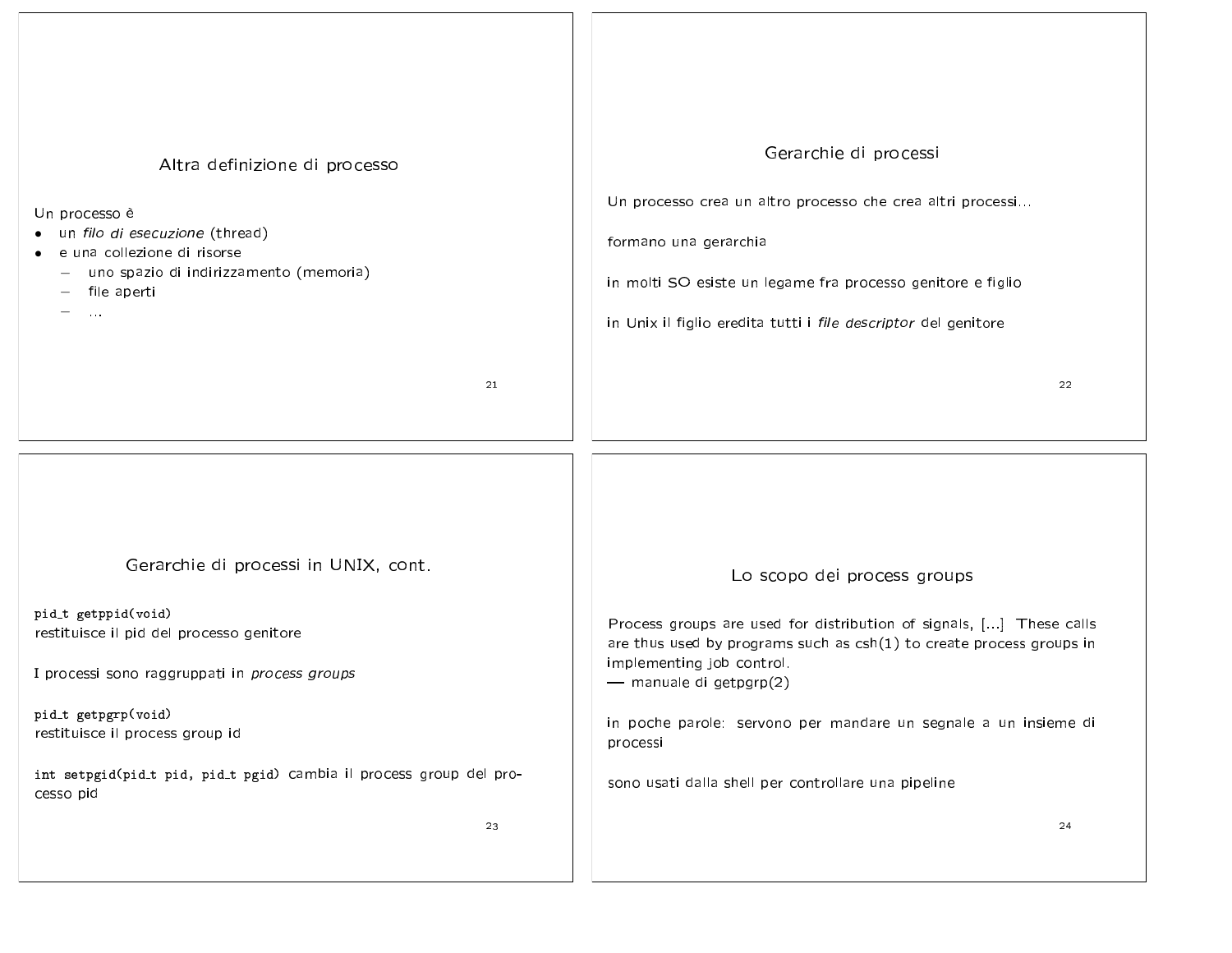

27

Due thread all'interno dello stesso processo condividono quasi tutte le risorse del processo

| risorse condivise          | risorse private del thread      |
|----------------------------|---------------------------------|
| spazio di indirizzamento   | program counter                 |
| var globali                | registri CPU                    |
| file aperti                | stack                           |
| processi figli             | stato (running, blocked, ready) |
| informazioni di accounting |                                 |
| tutto il resto             |                                 |



Ciascun thread ha il suo stack

28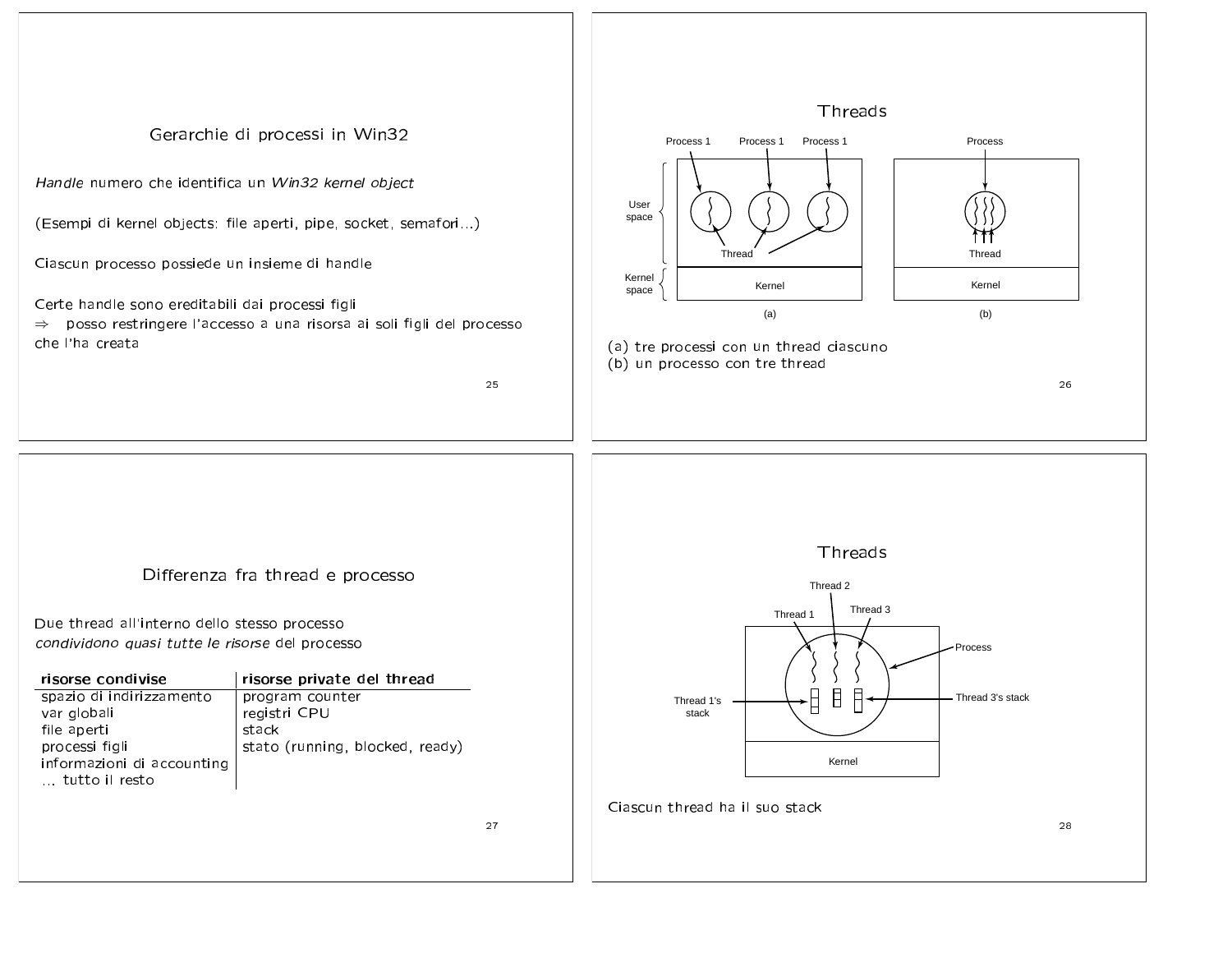## Implementare i thread in spazio utente vs. nel kernel Thread Process Thread Due maniere di implementare i thread Process supportati dal kernel (Windows NT/95/98, Mach, Linux) User space implementati in spazio utente (Java Virtual Machine, Ada, Posix  $\equiv$ Threads,...) Kernel E Kernel Kernel ibrido: thread sia nel kernel che in spazio utente (Solaris) space Process Process Thread Run-time Thread system table table table table 29 30 Perché scrivere applicazioni multithread? Implementazione ibrida Decomporre più attività concorrenti in più thread sequenziali Multiple user threads  $\Rightarrow$  più facili da programmare (???) on a kernel thread • esempio: graphical user interface · esempio: server di rete User È più veloce creare e distruggere un thread che un processo space Maggiore throughput: un thread può fare system call bloccanti ma gli altri continuano a eseguire Kernel Kernel space Kernel thread Sfruttare più di una CPU 31 32